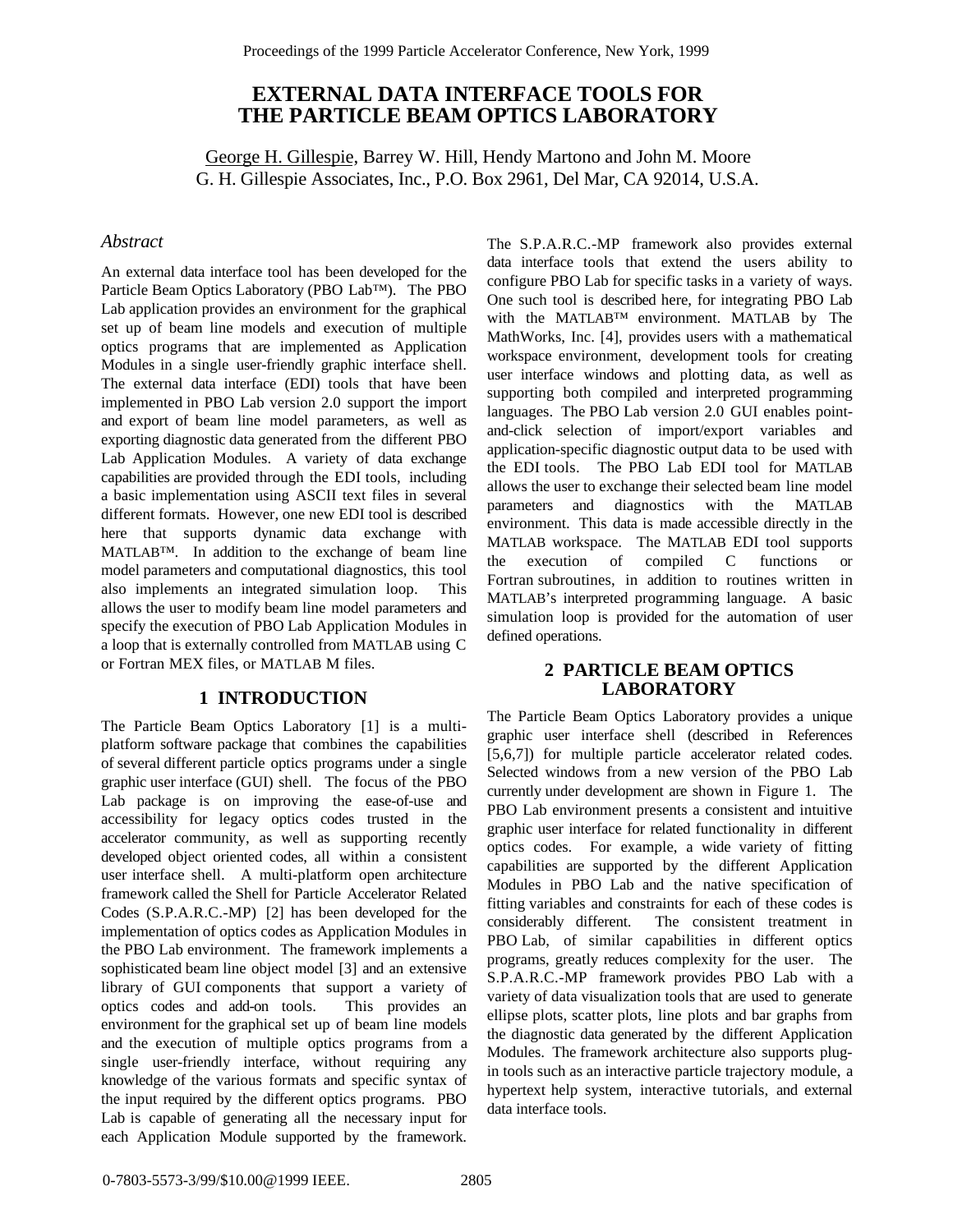

Figure 1. Screen Shots from the new Particle Beam Optics Laboratory on Windows™.

## **3 PBO LAB EXTERNAL DATA INTERFACE TOOLS**

The PBO Lab external data interface tools are implemented in the S.P.A.R.C. MP framework as independent modules that import and/or export specific data formats through a generic EDI tools interface. The EDI tools can be described as a system of modules (Data Repositories) that fill an intermediate data structure (Data Interchange) which represents the generic interface for the development of plug-in tools for specific import/export targets. The Data Interchange is application independent and supports import/export targets that range from simple ASCII files in a variety of specific formats, to more dynamic data interfaces with external environments, such as the MATLAB EDI tool described here. Although not currently under development, an application-programming interface for the end user to create EDI plug-ins could be supported with the S.P.A.R.C. MP framework.

A new external data interface tool has been developed for PBO Lab that supports dynamic data exchange with the MATLAB environment. MATLAB is an interactive technical computing environment for numerical computation, visualization and simulation [4]. The PBO Lab EDI tool for MATLAB supports the exchange of beam line model parameters (Control Parameters) and Application output (Computational Diagnostics) with the MATLAB environment. The EDI tool also implements an integrated simulation loop with MATLAB that allows the user to modify PBO Lab model parameters, control the execution of Application Modules and access diagnostic data in the MATLAB environment. The simulation loop can be controlled from MATLAB using C or Fortran MEX files, or MATLAB M files [8,9].

The user directly controls the basic import/export tool for MATLAB, i.e. the user executes the import and export commands from PBO Lab to exchange selected Control Parameters and Computational Diagnostics with MATLAB. If MATLAB is not running then it will be launched and the data will be placed in the MATLAB workspace. MATLAB can then be used for a variety of tasks such as post-processing diagnostic data for custom graphics or additional analysis with MATLAB toolboxes and/or user defined operations. Model Control Parameters